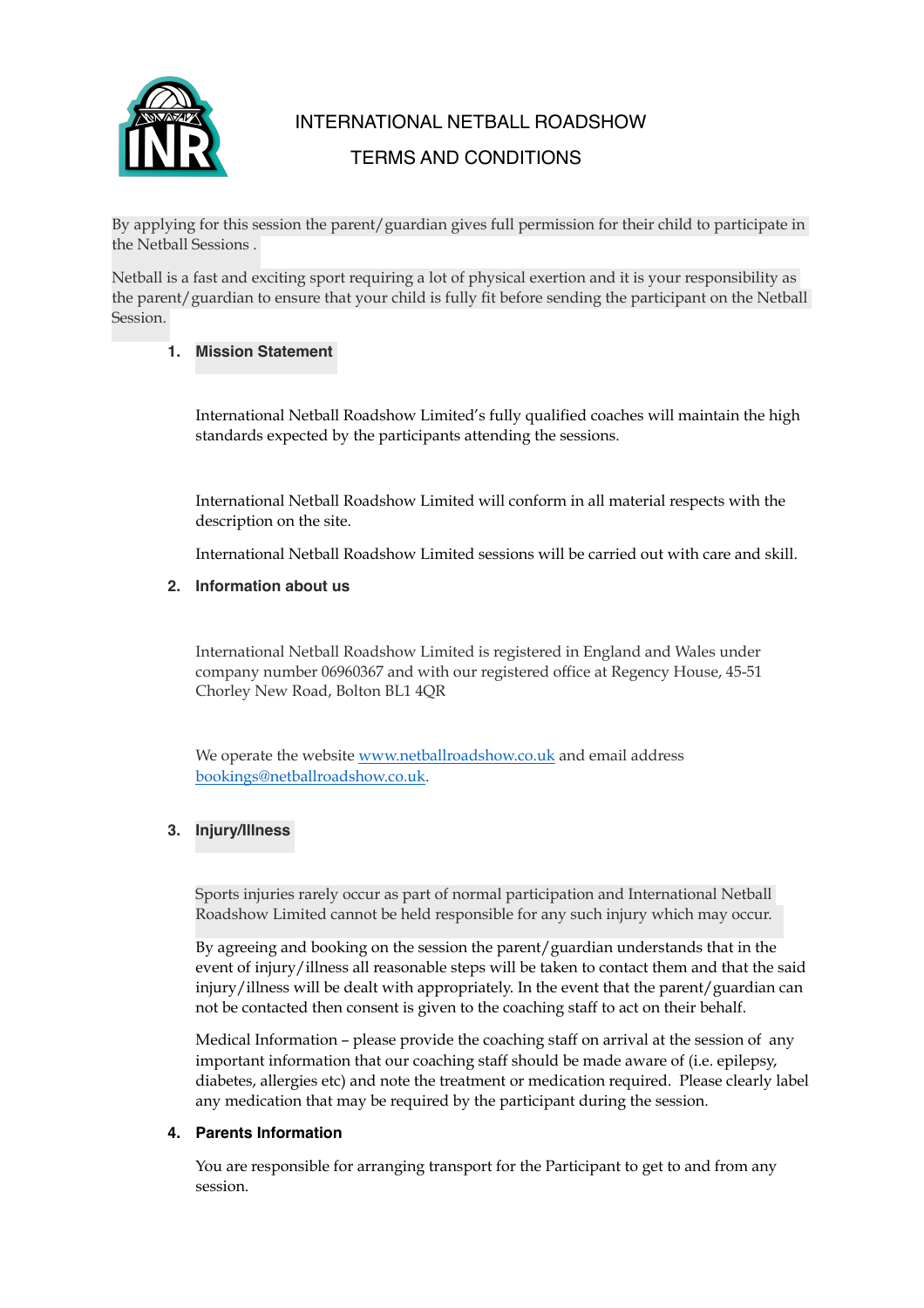It is also important that players wear suitable training wear and trainers in good condition and bring plenty of water/drinks for the session.

We would also advise you to discuss the need for appropriate care of personal belongings with your child as these are not the responsibility of International Netball Roadshow Limited and its coaches.

All participants must be registered before participating and sign out at the end of the session.

#### 5. **Payments**

If the participant withdraws after being accepted refunds will not be made.

In the unlikely event that the course is cancelled a full refund will be given.

Booking completion confirms your acceptance of the terms and conditions. The named person on the booking accepts the booking conditions on behalf of all participants on the session.

## **6. Venue**

Wright Robinson College, Abbey Hey Lane, Manchester M18 8RL or any other venue that has been notified/advertised on the booking form, to participants or our website.

#### **7. Attendance at Sessions**

We reserve the right to remove a Participant from the session or to refuse admittance should we deem it necessary to do so. This includes where a participant does not comply with the safety rules and advice, does not act responsibly and courteously, is disruptive, does not participate, behaves in a way we deem to be inappropriate in the circumstances, fails to respect or affects the enjoyment of the Course for other Participants.

## **8. Data Protection**

We will only use the personal information you provide to us to provide the sessions and in accordance with the terms of our Privacy Policy that can be found at [www.netballroadshow.co.uk](http://www.netballroadshow.co.uk) 

#### **9. Safeguarding**

International Netball Roadshow Limited provides sport and activity to children under the age of 18 years old in a variety of settings and venues in the UK. This is delivered primarily in sessions and day camps. Under UK guidance a child is anybody under the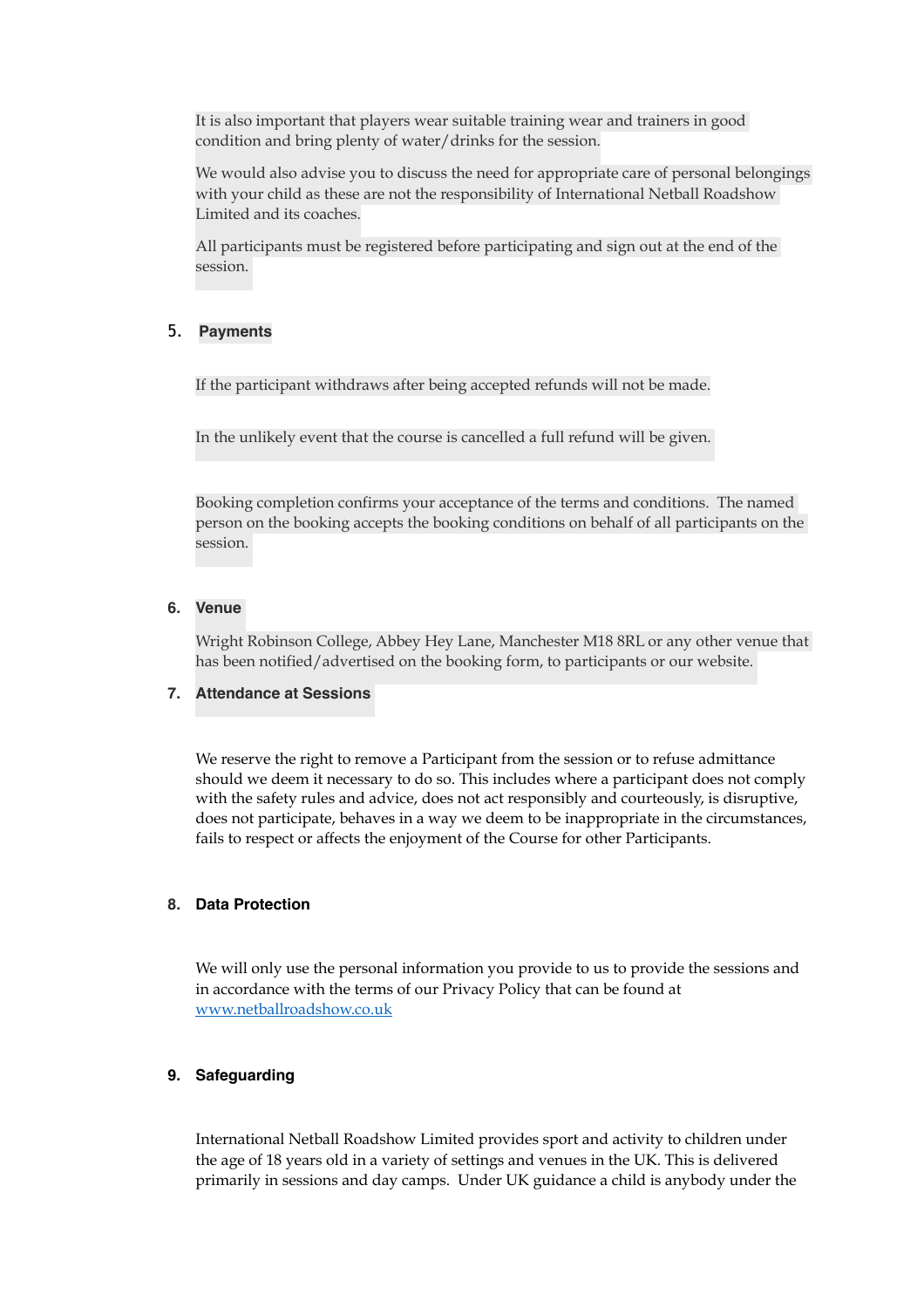age of 18 International Netball Roadshow Limited acknowledges the duty of care to safeguard and promote the welfare of children and is committed to ensuring safeguarding practice reflects statutory responsibilities, government guidance and complies with best practice and Ofsted and any other regulatory body requirements. The policy recognises that the welfare and interests of children are paramount in all circumstances. It aims to ensure that regardless of age, gender, religion or beliefs, ethnicity, disability, sexual orientation or socio- economic background, all children

• Have a positive and enjoyable experience of sport at all International Netball Roadshow Limited events in a safe and child focused environment.

• Are protected from abuse whilst participating in programmed sessions or outside of the activity whilst your child is in our care. There are four primary categories of abuse (Physical, sexual, emotional, and neglect); in addition to these we also take account of "Bullying" as a form of abuse.

International Netball Roadshow Limited acknowledges that some children, including disabled children and young people or those from ethnic minority communities, can be particularly vulnerable to abuse and we accept the responsibility to take reasonable and appropriate steps to ensure their welfare. As part of our safeguarding policy International Netball Roadshow will:

• Promote and prioritise the safety and wellbeing of children and young people

• Ensure everyone understands their roles and responsibilities in respect of safeguarding and is provided with appropriate learning opportunities to recognise, identify and respond to signs of abuse, neglect and other safeguarding concerns relating to children and young people

 • Ensure appropriate action is taken in the event of incidents/concerns of abuse and support provided to the individual/s who raise or disclose

#### **10. Complaints Procedure**

In the event of any complaints please contact International Netball Roadshow Limited by email bookings@netballroadshow.co.uk or telephone 07775 888663. All complaints will be dealt with within seven days.